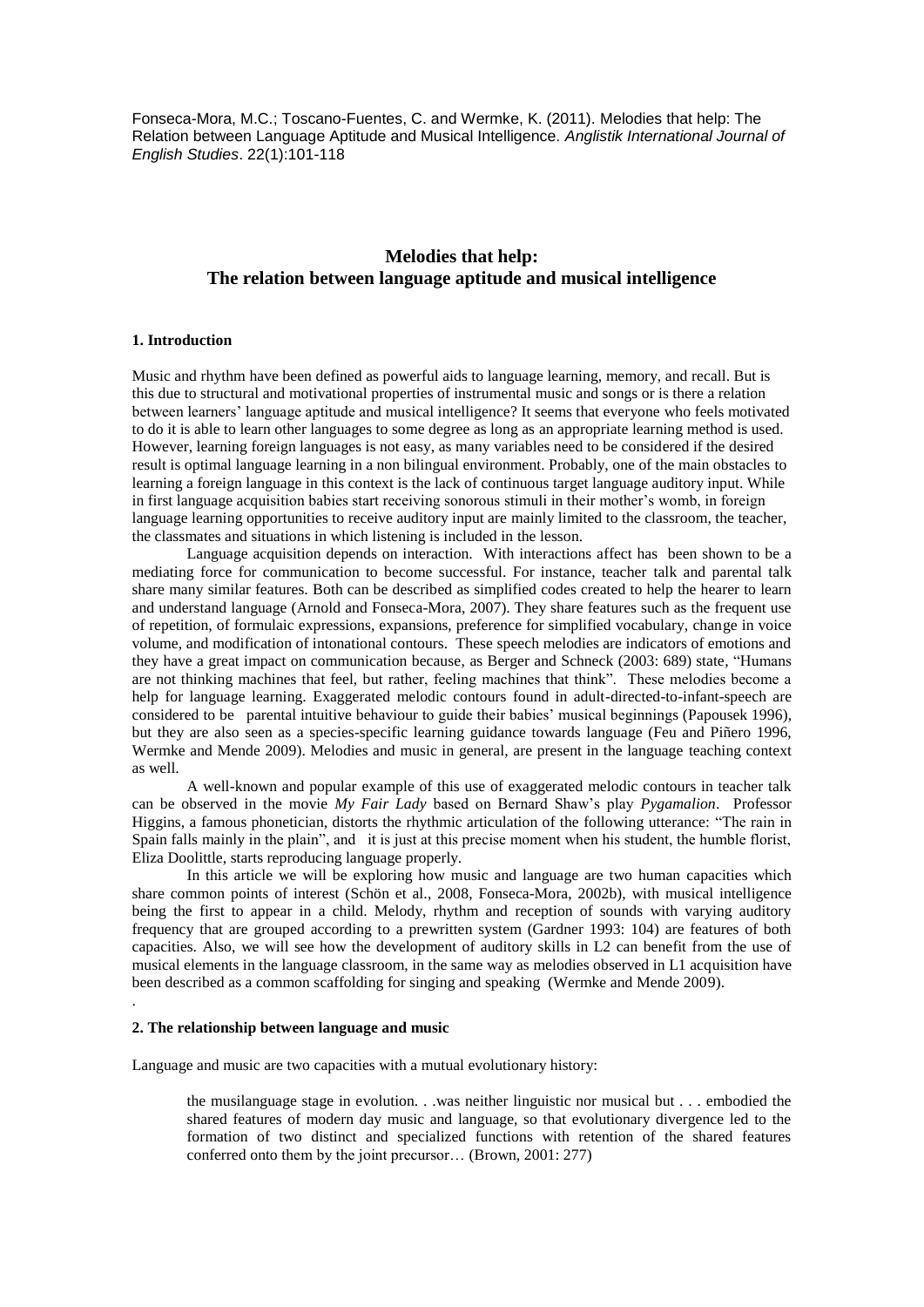According to many researchers, music is rhythm, a reflection of our physiological life. Music is also melody, sequence of sounds, which is associated with our emotional life. Finally, for humans, music is harmony, simultaneity of sounds that need to be analyzed and studied. Gardner (1999) identifies the musical intelligence and the linguistic intelligence as two of the nine intelligences that explain his theory of human cognition. While the first sound babies emit is that of crying, after a period of time, they are able to imitate rhythm and melodic contours which occur before they are able to pronounce a single word. These musical aspects of language are then replaced by phonemes. Stansell (2002:11) enumerates a number of characteristics shared by both capacities

> Activities of melody recognition, contour processing, timbre discrimination, rhythm, tonality, predictions, body movement, tactile involvement, and sound, sight, and form of symbols, with their context in song, phrases, and rule structures are all common in the musical and language learning processes.

Sloboda (1989), Patel (2003a), among many others, establish similarities and differences such as the following between music and language:

Similarities:

- 1. Both are universal and specific to human beings.
- 2. They have three modes of expression: vocal, gestural and written.
- 3. Speech and song are spontaneously developed at the same time.
- 4. The natural environment is auditory vocal.
- 5. There is a human ability to create an unlimited number of new sequences using musical contours or words.
- 6. Rhythm and melody are essential elements.
- 7. Both follow a fixed order in structure through use of words or musical notes creating a sentence or a melody.
- 8. The first capacity that emerges is that of receptivity and then, consequently that of productive ability.
- 9. Both are culture-bond.

Differences:

- 1. While a language normally needs to be translated into another language, it doesn"t make sense to translate music to another culture.
- 2. Although many people are only competent in one language, most people are familiar with different musical styles.
- 3. Musical rules don"t provide meaning whereas grammar provides meaning to language.
- 4. The range of musical styles evolve and progress quite quickly in comparison to the grammar of a language.
- 5. While language asks about the real world, objects and relations, music doesn"t have this manipulative function.
- 6. Music poses less cognitive demands than language
- 7. Emotional expression is essential in music but not in language.
- 8. Despite the fact that temporal structure and rhythmic organization play an important role in both language and music, the metric is specific to a piece of music, and the suprasegmental structure of language prosody is less specific and more variable.
- 9. The numbers and variety of tones are similar in all cultures, whereas the numbers of phonemes connected to language vary.

Speech melodies are the natural intersection between music and language. Speech melodies are directly connected to intonation. The communicative value of intonation does not come, however, from the detailed study of each one of the tonal variations and the accompanying silence, but from the observation and analysis of those changes that pose a particular choice of the issuer and, therefore seek to create a particular effect on listeners. Bolinger (1989: 1) defined intonation essentially as a symptom of how we feel about what we say or how we feel at that moment in which we speak. The speaker plans his speech also from the prosodic point of view. The choice of form of the message we want to communicate, ie, its wrapping sound, the selection of lexical items and even the syntactic order of the statement, basically depends on two factors: the intention of the speaker and the listener"s pragmalinguistic competence. The transmitter adapts his speech to the needs of the recipient, acting thus as facilitator of his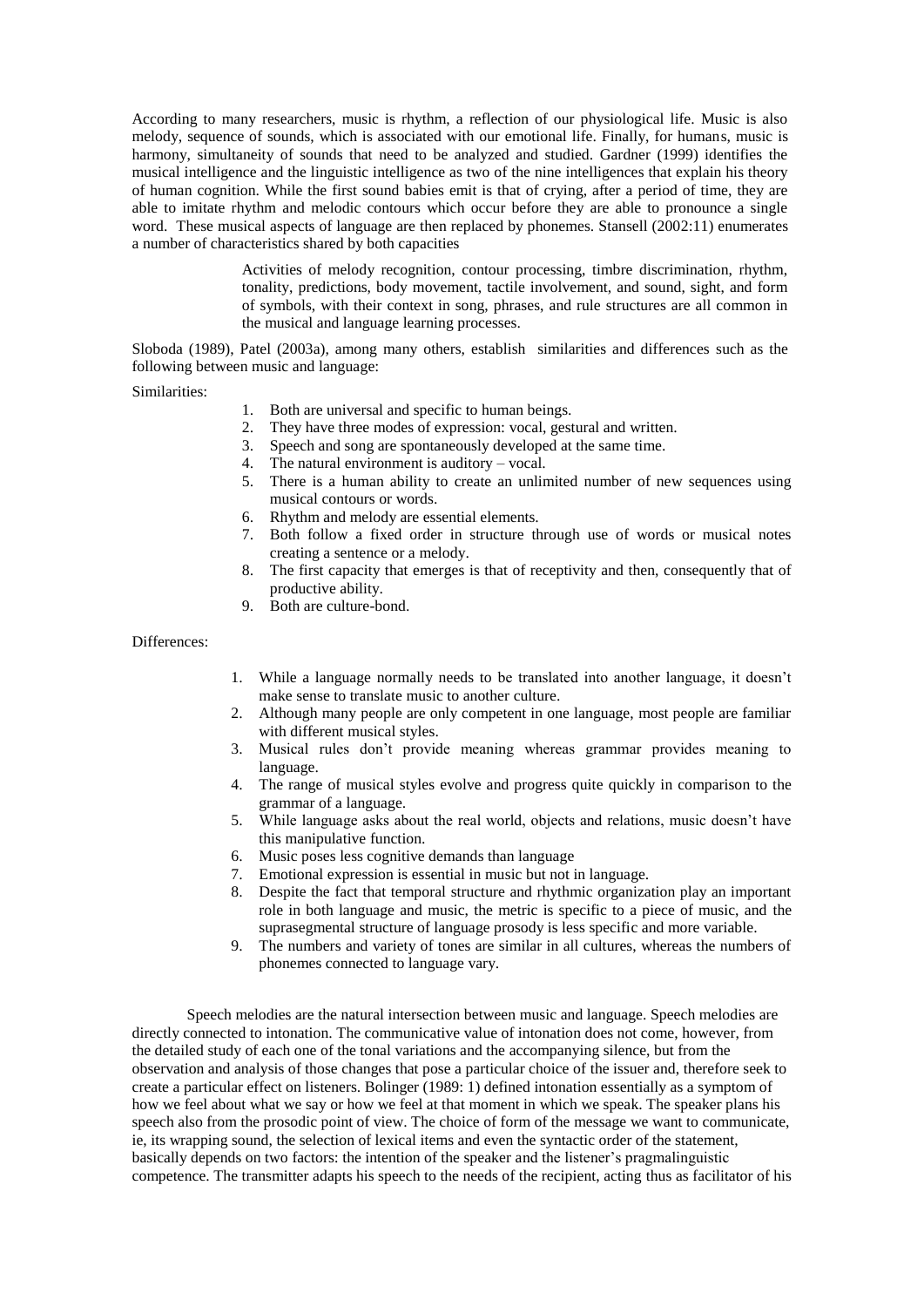message. The speaker aims to achieve the greatest possible impact on the listener, with the least effort required in the decoding process by the latter (Fonseca-Mora, 2002b). These speech melodies have a specific role in L1 and L2 acquisition.

### **3. Melodies in L1 acquisition**

It is decisive for the acquisition of one"s native language not only to understand what is being said, but also to learn how it is said. Each language is characterized by very specific musical elements in the form of its prosody, that is, its intonation system and constituent rhythm. Intonation is one of the most essential prosodic features. It provides the key to the perception of word stress and the recognition of sentence structure. This is particularly evident in the early phases of L1 acquisition. It is only through prosody that a language becomes accessible to a child. Prosody enables the segmentation of the flow of audible speech and thus the recognition of meaningful structural elements. Melody is the most salient prosodic element for this developmental process from the very beginning. Both term foetuses and newborns already demonstrate a preference for melodies with simple rhythms that characterize many musical pieces as well as speech prosody. Term-foetuses can furthermore distinguish between voices: mother versus stranger (Kisilevsky et al., 2003) or male versus female (Lecanuet et al.1993). Music played in the external environment is also perceptible in utero (Kisilevsky at al.2004). Term-fetuses can discriminate musical notes (piano D4 versus C5, Lecanuet et al.2000) and may habituate to a brief piano sequence with changing melodic contour (Granier-Deferre et al.1998).

Upon birth, infants show perceptual preferences for melodies and rhythms to which they were exposed prenatally (James et al., 2002;). For example, an infant will respond most intensively his or her mother"s voice shortly after birth (Damstra-Wijmenga, 2009;). Newborns are also able to discriminate between upward and downward pitch contours (Carral et al., 2005) and their brains have been shown to perceive a violation of the beat in a rhythmic sound sequence (Winkler et al., 2009). In general, human infants are well-equipped with surprising musical perceptual capabilities. Recently it was also demonstrated that newborns" cry melodies are shaped by the ambient spoken language (Mampe et al., 2009).Their extraordinary sensitivity for melody seems to be responsible for the observation that babies are capable of differentiating between rhythmically different languages and different speakers. Perceiving the emotional (prosodic) features of speech from an early age, infants increasingly apply this knowledge in order to segment the stream of continuous speech into meaningful parts and to recognize words (Jusczyk, 1999). They also demonstrate a preference for the infant directed speech (IDS), or "motherese", used by adults communicating with infants, characterized by extreme intonation, elongated syllables, and exaggerated melodic formation (Fernald, 1989). IDS is probably an essential factor in the development of language from both a phylogenetic and an ontogenetic perspective (Falk, 2009).

IDS is characterized by exaggerated melodic expression, and exemplifies how messages are conveyed to the preverbal human infant by means of melody (Fernald, 1992, 1993). Language-content specific aspects are not essential to IDS: exclamations, interjections, nick-names and sound imitations predominate (Papoušek, Papoušek, & Symmes, 1991). The melodic and rhythmic properties of IDS constitute meaningful emotive sounds, albeit still lacking symbolic meaning and abstract notions (Falk, 2009). Cross-linguistic analyses, including tonal languages, proved that IDS is characterized by different melody contours, each associated with a different emotive context: approval, prohibition, attention, or comfort (Fernald, 1992). Neurophysiological data support the strong impact motherese has on infants by demonstrating that cortical structures participate in the processing of prosodic information, particularly frequency modulation amplitude ("normal" versus "flattened" speech). Investigating Japanese neonates ranging in age from 2 to 9 days with near-infrared spectroscopy (NIRS), it was found that IDS affected blood flow to the frontal area of the brain more than adult-directed-speech (ADS). Furthermore a hemispheric asymmetry with better processing of IDS on the right side of the brain was shown (Saito et al., 2007). Examining cortical activation in 3-month-old Japanese infants using the same technique (NIRS), bilateral activation in the frontal, temporal, and temporoparietal regions was demonstrated in response to normal and flattened speech during quiet sleep. Moreover, the right temporoparietal region was found to show a more marked response to melody (Homae et al.2006).

Infants and older children exhibit an expressive ability to interpret the intention behind a vocal utterance. Using playback studies, four-month-old infants were shown to be capable of both differentiating between prototypical melodic contours in motherese and reacting appropriately to them, that is "understanding" the implied context-dependent messages conveyed (Papoušek et al.1990). Wermke & Mende (in press) argue that "from a phylogenetic perspective, this probably points to older layers of language, to a time when prehistoric prosodic capabilities were unfolding and only later served as scaffolding for the evolution of the referential and symbolic capabilities of spoken language".The typical preference of babies for melody and rhythm seems to have its neurophysiological origin in the fact that the right hemisphere plays a particularly important role in the earliest phases of language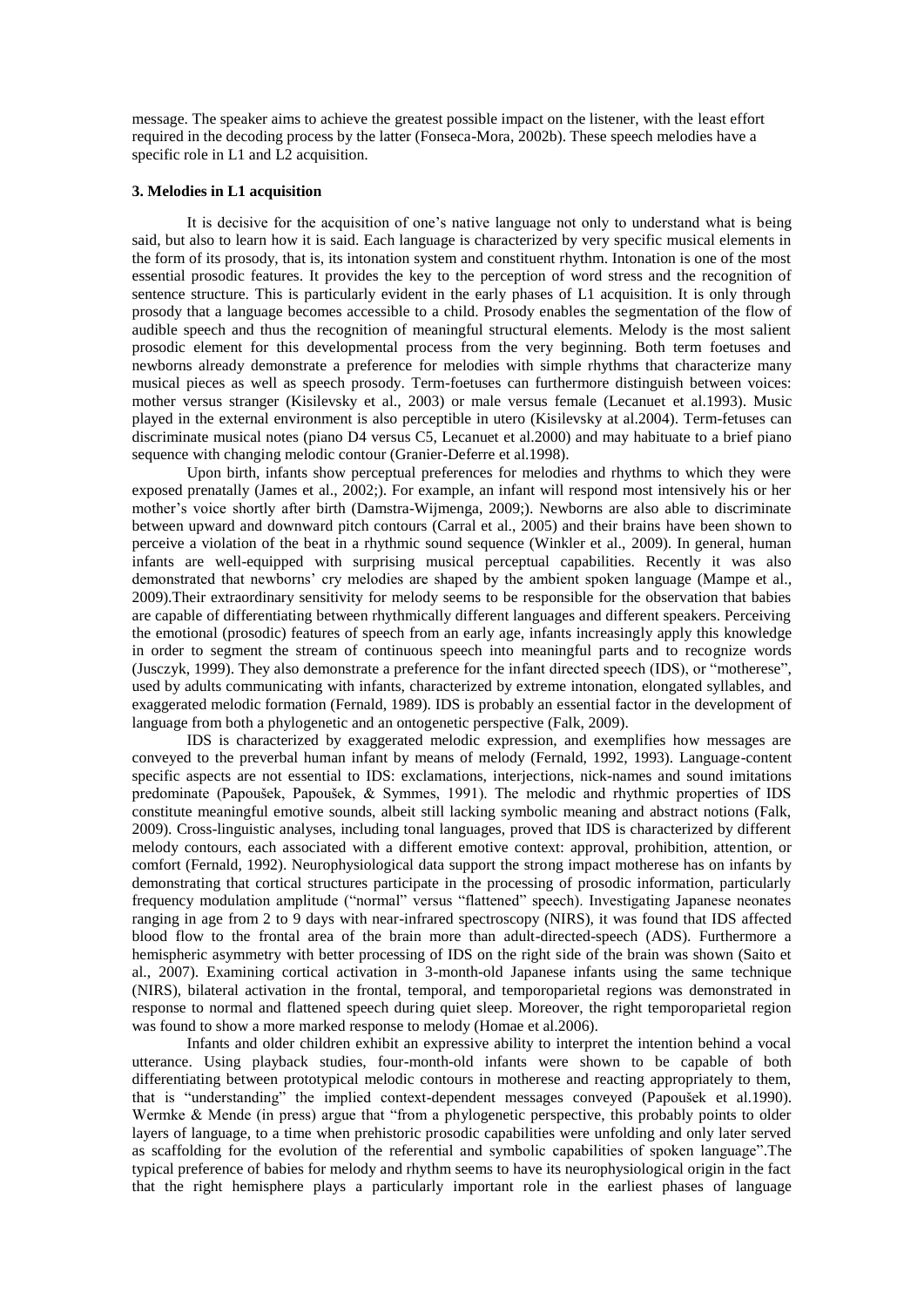development (Friederici & Hahne, 2000). Melodic elements therefore have not only a special attraction for infants as audible stimuli, but also form the characteristic basis of their own vocal utterances (Wermke, & Mende, 2009). The long developmental journey from the earliest emotionally loaded utterances of an infant to the fully developed language of an adult effectively begins at that point when feeling and need are conveyed to another via melody (Wermke, & Mende, in press).

Mitigated crying, cooing and babbling are produced, in a great variety of melodic forms, at a very early stage in the course of L1 acquisition (Wermke & Mende, 2006; 2009; Wermke, 2002). Moreover, comparing the frequency of occurrence of cries, coos and babbles consisting only of simple, i.e. single-arc melodies versus those consisting of complex, multiple-arc melodies, Wermke and Mende (in press) found a continuous, nearly monotonic increase of complex melody structures from the 4th week to the 28th week of life and beyond. Based on their longitudinal studies during the last 25 years, they postulate that "melody should be seen as a forerunner of codified abstract meaning in the strict linguistic sense" (ibid.). Their findings support the assumption that melody functions as a framework and scaffolding during early L1 acquisition, from the simple melodies that prevail during the first week of life to the first spoken words (and possibly beyond, as language use continues to be refined). This is supported by the finding that a disturbed melody development during early pre-speech phases of L1 acquisition did correlate to language disorders of the same children 2.5 years later (Wermke et al.2007).

These fundamental insights with respect to the scaffolding function of melody during essential early phases of L1 acquisition imply strong analogies for an effective L2 acquisition.

# **4. Melodies in foreign language learning**

Music is probably one of the most frequently used resources in foreign language classes as music is a potent and beneficial instrument for language learning. Children generally love music, singing, and imitating. Adult learners choose listening to foreign language songs in their free time as they believe this can improve their language learning skills (Fonseca-Mora & García, 2010). They appreciate such activities because they are fun and therefore, reduce language anxiety often caused by an inability to understand and speak the target language correctly. New language acquisition can benefit from structural and motivational properties of music in songs because, as many researchers confirm, these musical activities help develop auditory perception (Slevc and Miyake, 2006) and metacognitive knowledge and aid phonological memory. Apart from this, they help in memorisation of language (Schellenberg et al., 2007). Music and songs have been shown to be instruments which increase sensibility, aid memory, improve concentration, help develop reading and writing abilities, favour physical development and give rise to enjoyment when learning. Music

has the unique quality of integrating emotional, cognitive and psychomotor elements that activate and synchronise brain activity. Not only does music relax and stimulate the listener simultaneously, it also educates learners with regard to listening skills and refined architecture of sound. (Brewer and Campbell, 1991: 231)

Neural activities, associated with listening to music, work deeper in the auditory cortex influencing the frontal, temporal, parietal and subcortical areas which are related to attention (Schellenberg et al., 2007), semantics and syntactic processing, memory and motor functions (Koelsch et al., 2004;), and, the limbic and paralimbic system, which is related to the processing of emotions (Koelsch et al., 2006). Teachers can take advantage of the fact that "all normal (non brain-damaged) people possess some musical intelligence" (Gardner, 1985: 285) in order to help learners acquire oral language capacities. Using music can produce an ideal situation for learning because "songs bridge the [brain"s] hemispheres, strengthening retention due to complementary functions as the right hemisphere learns the melody, the left, the words" (Guglielmino,1986: 20) and Borchgrevink (1982:154-156) adds that

For the "normal" right handed person the left hemisphere controls speech perception, speech production, prosody (local dialect/stress/intonation), musical rhythm and the act of singing; whereas the right hemisphere controls pitch and tonality in singing (but not in speech!)... As musical rhythm and pitch/tonality are seen to be controlled by different cerebral hemispheres, singing and almost any musical performance implies extensive integration and cooperation between the hemispheres.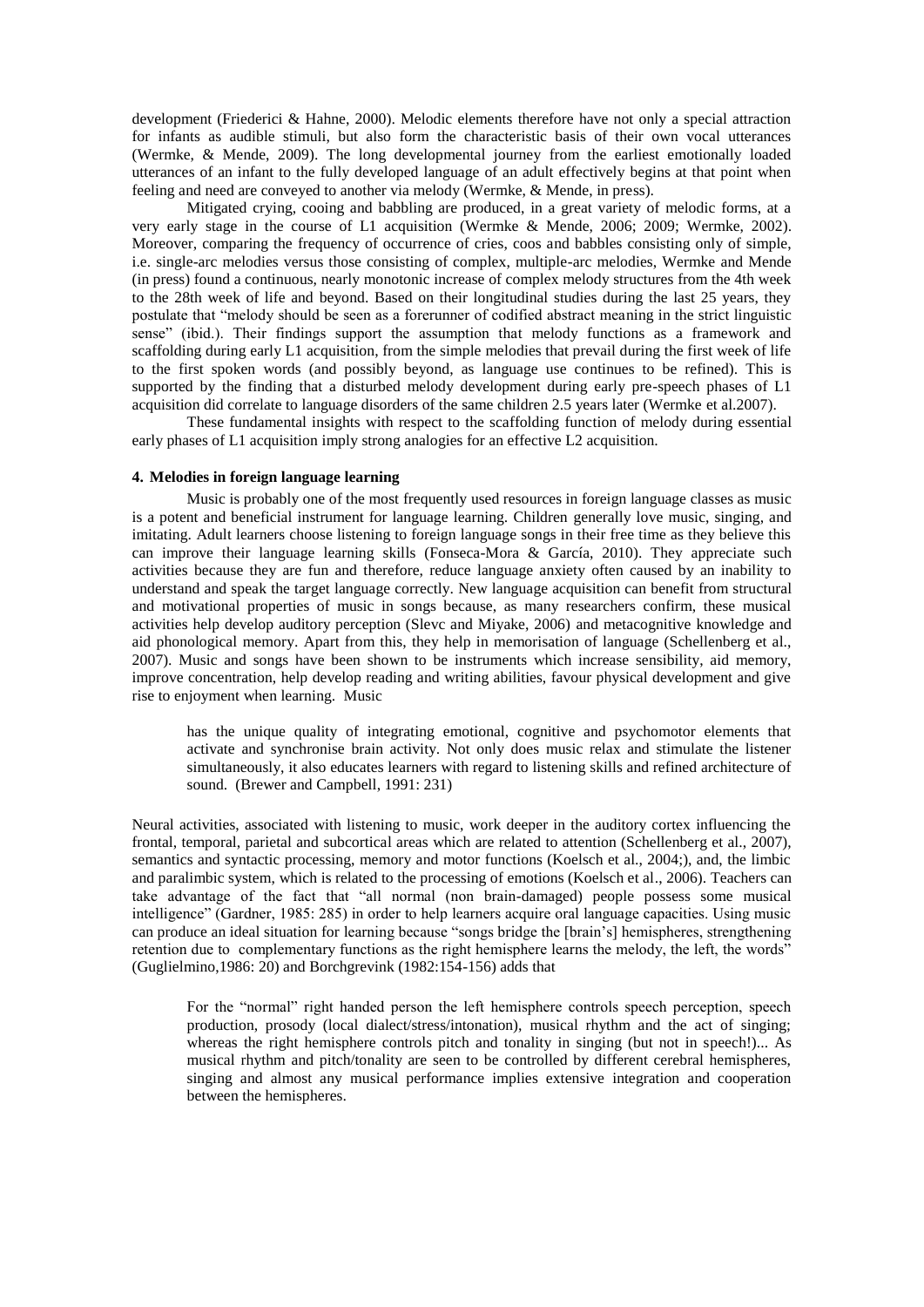### **4.1. Songs**

Songs for language learning have been considered in relation to the development of the four skills, activation of both hemispheres, memory, motivation and cultural sensitivity. Jolly (1975) and Thain (2010), amongst many others, emphasise the use of songs in lessons because they help in the development of the four skills: listening, speaking, reading and writing. Songs activate both parts of the brain. The pronunciation of words, understanding, rhythm and musical execution correspond to the left hemisphere, whereas, melodic expression, tone, emotions and artistic expression (non verbal communication) correspond to the right hemisphere.

Many authors have found a positive association between songs and memory. Murphey (1990) defines the 'song-stuck-in-my-head' phenomenon as a melodic Din like an (in) voluntary musical and verbal rehearsal. Falioni (1993: 98) affirms that "many people often remember rhyme, rhythm and/or melody better than ordinary speech", in particular when the information is significant to them. Crookes and Schmidt (1991) identify interest in the lesson, relevance, expectation and satisfaction as the four motivational elements in foreign language learning. When somebody listens to songs, they sing, dance and learn the lyrics in an unconscious manner. With the use of songs in the classroom students " concentrate on messages and ideas as they would in their native language" because "they are doing something with language: they are participating actively in the game called communication" (Murphey, 1987: 7,8). Music training develops auditory skills (Kraus and Chandrasekaran, 2010) as well as verbal memory (Chan and Cheung, 1998). Listening to songs and singing them improves listening skills in a foreign language, one of the essential capacities necessary for language learning . If a person is not able to distinguish between the phonemes and intonation which differentiate the target language from the mother tongue, it will be impossible to learn the L2. Children with a poor phonemic awareness in L1 (Ehri et al. 2001) present lower levels of progress with respect to the learning of foreign languages (Hu, 2003).

Cultural sensitivity is another important element to be considered as culture or cultural elements are often present in songs. Abbott (2002:10) suggests that "cultures have musical traditions because of the enjoyment people receive from creating rhythms and expressing their feelings, ideas, thoughts, and cultural values through lyrics". Songs provide both cultural and linguistic elements with respect to L2 learning. Attitudes towards the country where the language is spoken and the culture and the customs there will influence acquisition of the language, too. When students are not studying in the country where the language is spoken, songs offer an important way to introduce culture and help motivate students (Murphey, 2010).

#### **4.1.2. Effects of singing songs**

Singing is an activity that mixes linguistic and musical information, incorporating both hemispheres of the brain throughout the corpus callosum, which strengthens the transmission of messages. Some studies point out the benefits of singing exercises, relating them to pronunciation and learning of grammar and vocabulary. In Falioni"s words "Practically all grammar points can be found in musical text, and the text also offers a wide variety of vocabulary, all of which can be utilized to practice the four communication skills" (1993: 98).

Restrepo and Silverman (2001) state that pronunciation is the most difficult part in the acquisition of a language as there are many differences between the phonological elements of the mother tongue and the foreign language. If we don"t pronounce words correctly, it could be that we cannot hear them correctly. So, singing can facilitate development of the auditory capacity and improve word articulation; in fact, "there probably isn"t a better or quicker way to teach phonetics than through songs" (Leith, 1979: 540). Songs can be effective in the development of phonetic abilities and it is easy to find songs that emphasise a specific phoneme we want to work on. According to Palmer and Kelly (1992), songs exaggerate the stress and duration of the phonetic elements, what benefits memory and acquisition of the foreign language. These authors affirm that divisions of four beats in the majority of songs coincide with the stress and non-stressed syllables of utterances, thus aiding memorization. After a study of 23 Spanish students in an English bilingual program where they had to sing either in Spanish or English from the outset, Fitzgerald (1994) found that the participants´ pronunciation, their reading skills and participation all benefited.

Moreno et al. (2009) also studied the effects of music on learners during a period of eight weeks to observe if the students were able to identify pitch changes in target language sentences. Of the 20 participants (all aged 8) who were included in the experiment; half of them were trained to differentiate prelinguistic sentences with pitch differentiations, whereas the other half only had the opportunity to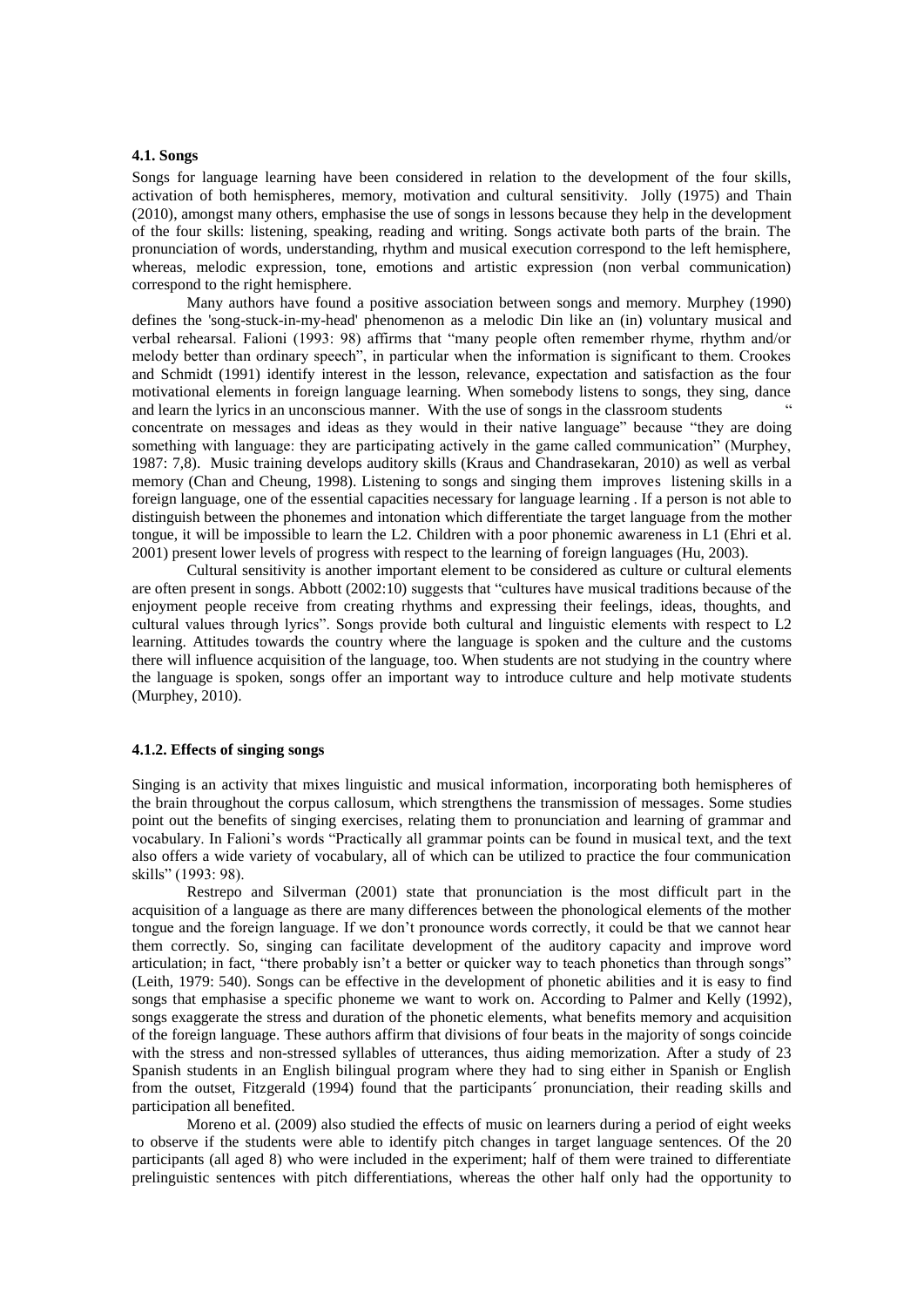participate in listening to music activities and oral production. The conclusions show that using musical tasks for even a short period of time positively influences the ability to perceive and distinguish individual phonemes of the language.

In addition, there are researchers who have found that pupils who have more advanced musical aptitudes improve faster than their classmates. Eterno (1961) established a direct relationship between musical aptitude, musical training and foreign language pronunciation. Although the teachers in the study showed the same material to all students in the same manner, the ones with more advanced musical aptitudes acquired the language better than the rest of their classmates thanks to the use of songs. In a similar study, Slevc and Miyake (2006) found that those adult students with more advanced musical aptitudes spoke English with better pronunciation than those with less developed aptitudes.

Melodies, rhythms, timing and measurement of sentences in songs are elements that can help students memorise vocabulary and grammatical structures because "the new structures that may seem isolated or out of context in pattern drills, are seen in a different perspective when they are part of a song" (Falioni, 1993: 101). Moreover, Jolly (1975: 13) assures that it is not difficult to find appropriate songs that include structures dealt with in our coursebooks.

# 4.2. **Effects of listening to instrumental music**

Another way of approaching music in the classroom is through the use of instrumental music, without lyrics. Instrumental music in the educational context provides a relaxed atmosphere, helps in the development of the creative process and isolates pupils from noises from the external environment (Fonseca-Mora, 2002b). Hallam and Price (1998) examine the effects that background music has on students with behavioural and emotional problems, observing an improvement in maths, increased cooperation and a decrease in the levels of aggressive behaviour.

The effect of music is deeply engrained in human emotions. People relate to music in accordance with their present and past emotions because listening to music "causes changes in blood pressure, blood flow, posture, respiratory rate, pulse rate and general activity" (Bancroft, 1985: 7).

Reduction of anxiety and boredom related to work routines are also direct results of music enjoyment (Devereux, 1969). Appropriate selection of music and its incorporation in lessons can be beneficial for students. Lively music at nine o"clock in the morning can energize students whereas relaxing music in times of stress can help them calm down. Benenzon (1997:35) summarises some of the influences that music has on human beings:

- According to rhythm patterns, muscular energy can increase or decrease.
- $\blacksquare$  It can cause acceleration in the respiratory system.
- Pulse and blood pressure can be modified.
- It can decrease impacts from different sensorial stimuli
- It can reduce fatigue
- It can help when typing, painting and other activities.

Waisburd and Ermenger (2007:44) investigate feelings that arise from music, art and language. Their studies show that the combination of music and art allows for a release of feelings and emotions that can"t be expressed verbally. Moreover, they maintain that those students who study art are usually better thinkers, better in problem solving and in language, and they conclude that if the school incorporates dance, music, visual art, drama and creativity in everyday activities, better academic results will be achieved and behaviour problems will decrease.

The so-called "Mozart effect" has been studied by diverse researchers as it has been said that listening to Mozart may induce a temporal improvement on the performance of certain kinds of mental tasks, as for example spatial reasoning (Ivanov and Geake, 2003; Hallam, 2000). However, there have been other studies that have found that listening to Bach or Schubert provide the same spatial reasoning effects as listening to Mozart. So, it seems spatial-temporal reasoning is not improved by listening to one composer but rather is due to repetitive musical patterns which cause positive brain reactions.

McDonald (1975: 872) confirms that "one of the curricular areas where music is particularly useful is in the development of language and reading skills". Hall (1952) examined 278 students from grade 8 and 9 and found many benefits were attained by listening to background music while reading. Nicholson (1972) wanted to investigate if music influenced reading ability. She carried out an investigation over 16 weeks in two groups with 50 slow readers from 6 to 8 years old. In both groups use of musical activities was incorporated. However, in the experimental group movement and reading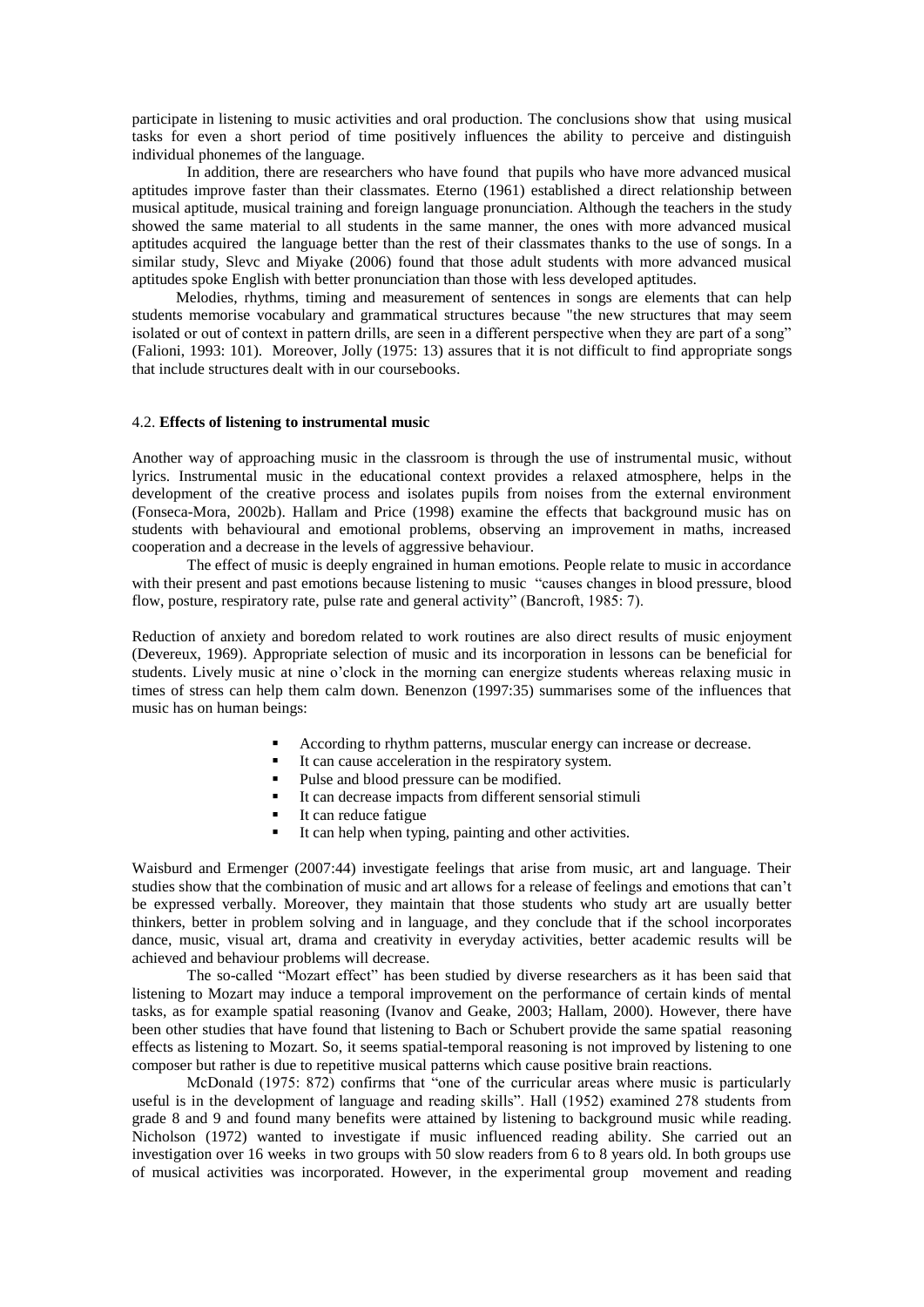activities carried out with music were added, and the learners sang and listened to certain songs. At the end of the first week, differences in learning became apparent and by the end of the project the children in the experimental group had increased attention spans and there were improvements with regard to discrimination of letter pairs and reading in general.

Turnipseed (1976:1) affirms that "auditory discrimination has been found to be the "leading factor' in reading". Wolff (2004) replicates the findings of his colleagues, announcing that use of music produces an increase in academic reading levels, improves perceptual-motor capacity, aids creative thought and encourages increased participation in the classroom. A more recent study carried out by Moreno et al. (2009) and his team at the Mediterranean Institute for Cognitive Neuroscience (INCM) shows that musical training influences reading abilities in eight-year-old children.

Campbell (1998) cites a longitudinal study with 7.500 university students where it was confirmed that learners who had music as a compulsory subject obtained better reading results than those who did not. Fonseca-Mora (2002a) also studied the effect music has on reading comprehension of university students and found three main benefits: the effect of music with respect to the rhythm of the text; easier identification of feelings that the text produces and easier recognition of the text macrostructure as music improved the ability to identify different parts within the text.

# **5. Impact of a musical intervention program for foreign language learning: An empirical study**

The incorporation of songs in the foreign language classroom is, as we have seen, a good resource for the improvement of linguistic ability, since the union of music and language not only appeals to the emotional side of the listener but also helps in the memorization process. A conscious and structured use of music should provide great benefits in the classroom. Toscano-Fuentes (2010) carried out an educational intervention project based on the incorporation of musical activities and tasks. This study investigated if there are problems which arise due to dissimilarities in the auditory language perception of adolescent students. The main aim of the study was to observe if continuous auditory input provided by use of diverse musical exercises with songs and instrumental music would benefit all pupils in foreign language learning or only those with a high level of musical development.

49 students aged 11 to 13 participated in the study. All the participants were 6th grade primary students in the academic year 2008-2009.The main researcher worked in the school as an English teacher so her presence in the class would not influence students´ behaviours as that of an outside researcher could. Permission to do the research was requested and granted by the school administration and parents. None of the students declined to collaborate in the project. Although anonymity was maintained in all cases, each student was given a number in order to trace individual progress.

In this research auditory input was emphasised through the introduction of musical activities, songs and instrumental music. The students´ book was adapted and new teaching units were created where music was introduced on a daily basis. For example, at the beginning and at the end of the lessons students sang jazz chants. During the lessons, instrumental music was played in order to change the pace, that is to say, to relax, improve concentration or to energize learners.

Data collecting instruments selected for this study were an initial and final English proficiency level test, Pimsleur´s language aptitude battery, Seashore"s musical test, Gardner and Lambert"s Attitude and Motivation Test Battery (adapted from Diaz, 2006) and a questionnaire to evaluate attitudes towards the music activities. Direct observation of lessons was a further instrument.

## **5.1. Data analysis**

There were three hypotheses linked to this research:

Hypothesis 1: Students with more advanced auditory abilities will learn the second language more effectively.

*Simple Linear Regression and Correlation* based on the Pearson lineal correlation test was implemented to test both variables: students' auditory skills and proficiency levels. The statistical significance was 0,000 so the results show that there is a significant relationship. Students with higher auditory skills also had better results in English language learning.

Hypothesis 2: Pupils with advanced auditory abilities also show a high level of musical intelligence. Data analysis concentrated on results of those students who had advanced levels of auditory ability in test 5 and 6 of Pimsleur´s language aptitude battery and correlated the results with those students who had a high level of musical intelligence as ascertained from the Seashore musical test. The results show a correlation of 0,290, associated to a significance level of 0,043, which is evidence of statistically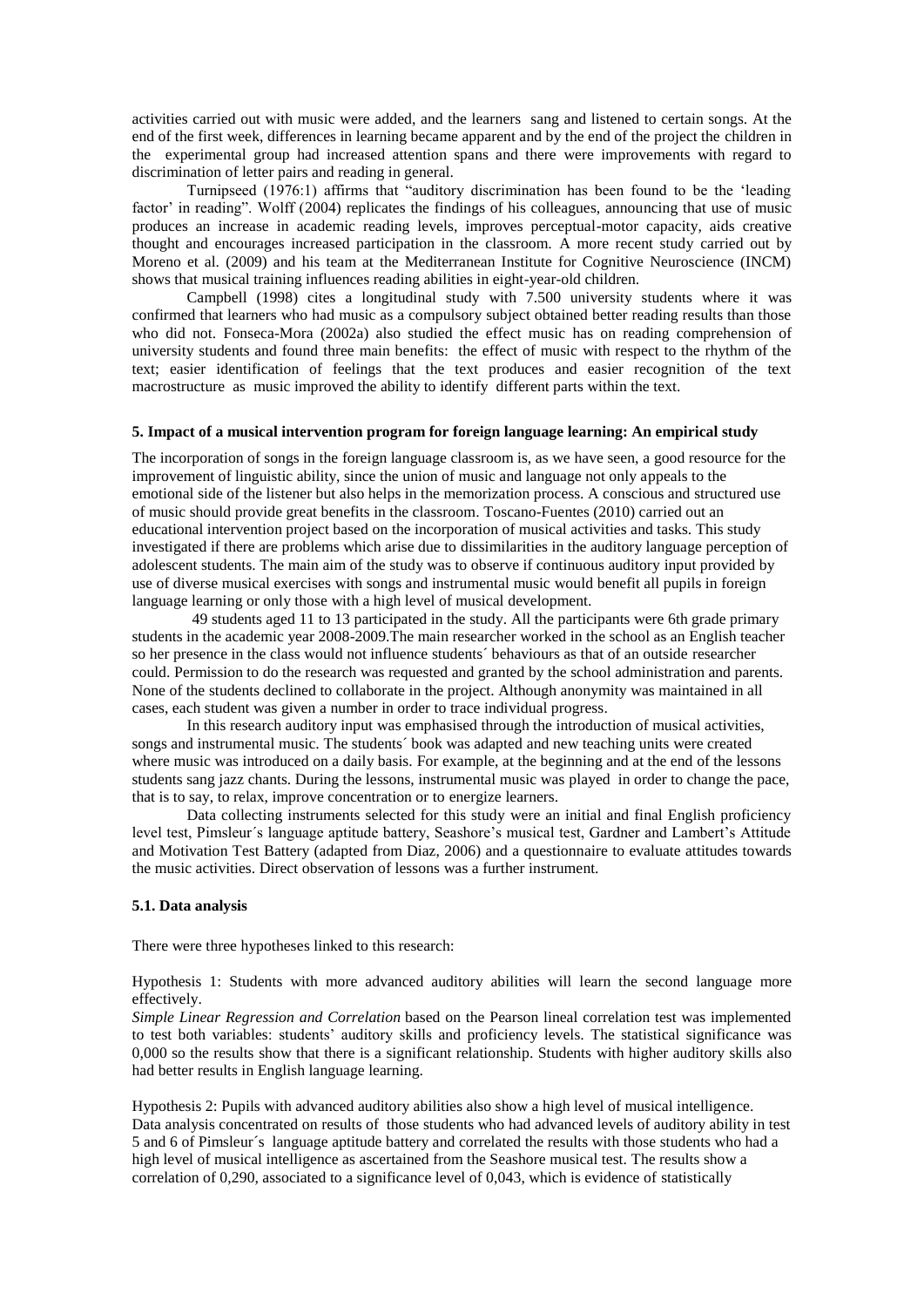significant positive relationship between both variables, thus showing that students with higher scores with respect to musical intelligence also have higher levels of auditory skills.

Hypothesis 3: The use of music in the language classroom will affect some language skills more than others

The analysis of students" English proficiency levels shows that there was a positive evolution, especially as regards the auditory skill. The average improvement in speaking marks was 2.1786, in writing 1.1327, in listening 3.6959, in reading 2.7112, while in grammar it was 1.8418.

So, in general, students improved their L2 proficiency level with this musical intervention program for foreign language learning, but the receptive skills: listening and reading show a higher level of improvement.

The analysis of students"satisfaction with this musical approach to language learning (see table 1) proves that, in general, students enjoy singing and working with songs and music in the foreign language subject.

| SINGING SONGS                                           |          |                |         |  |
|---------------------------------------------------------|----------|----------------|---------|--|
|                                                         | Totally  | Partially      | Totally |  |
|                                                         | disagree | agree          | agree   |  |
| 1. I like singing                                       | 4%       | 8%             | 88%     |  |
| 2. I like singing English songs                         | 4%       | 0%             | 96%     |  |
| 3. I like singing in the English lessons                | 6%       | 16%            | 78%     |  |
| 4. Singing songs improve my level of English            | 6%       | 8%             | 86%     |  |
| 5. I listen to foreign language songs at home           | 24%      | 0 <sup>%</sup> | 76%     |  |
| 6. I prefer to learn English with music than other ways | 2%       | 2%             | 96%     |  |
| Table 1. Like / dislike of singing songs                |          |                |         |  |

Their attitudes towards foreign language learning (see table 2) clearly illustrate that nearly all students showed an increase in levels of motivation at the end of the academic year which was could be attributed to the incorporation of musical activities, songs and instrumental music.

| ATTITUDE TOWARDS THE LANGUAGE LEARNING THROUGH                 |          |           |         |
|----------------------------------------------------------------|----------|-----------|---------|
| <b>SONGS</b>                                                   | Totally  | Partially | Totally |
|                                                                | disagree | agree     | agree   |
| 7. I ike listening to the songs presented by the teacher       | 2%       | 4 %       | 94%     |
| 8. I like learning English with songs                          | $0\%$    | 2%        | 98 %    |
| 9. Learning English with songs is a challenge for me           | 51 %     | 3%        | 46 %    |
| 10. I like learning English this way more than other ways      | 2%       | 2%        | 96 %    |
| 11. I am able to speak English more now than at the beginning  | 2%       | 6 %       | 92 %    |
| 12. I like the fact that the teacher uses music in the lessons | 4 %      | 2%        | 94 %    |
| 13. I love to work in groups                                   | 2%       | 2%        | 96 %    |
| 14. I am more motivated to learn English now than before       | 2%       | 4 %       | 94%     |

**Table 2. Attitude shown towards language learning through incorporation of songs**

# **6. Conclusions or the relationship between the linguistic ability and the musical intelligence in the foreign language classroom**

Although everyone is capable of learning a second language to some degree of competence, some learners are better equipped than others. People with a high verbal-linguistic intelligence are those that have the ability to use language effectively both orally and in writing, that is to say, those who have a high level of sensitivity to sounds or phonology, sentence structure or syntax, meaning or semantics and illocutionary force or pragmatics. Skehan (1998: 201) reviewed empirical research done on language aptitude, and defined this human capacity as a triarchic concept based on auditory ability, linguistic ability and memory ability. As a general conclusion, Skehan (1998) affirms that exceptional foreign language learners are those that in a relatively short period of time (about three years) become fluent speakers and exhibit a highly developed memory ability, that is to say, learners who are very good at assimilating large quantities of new material and at retrieving it while interacting. Research has shown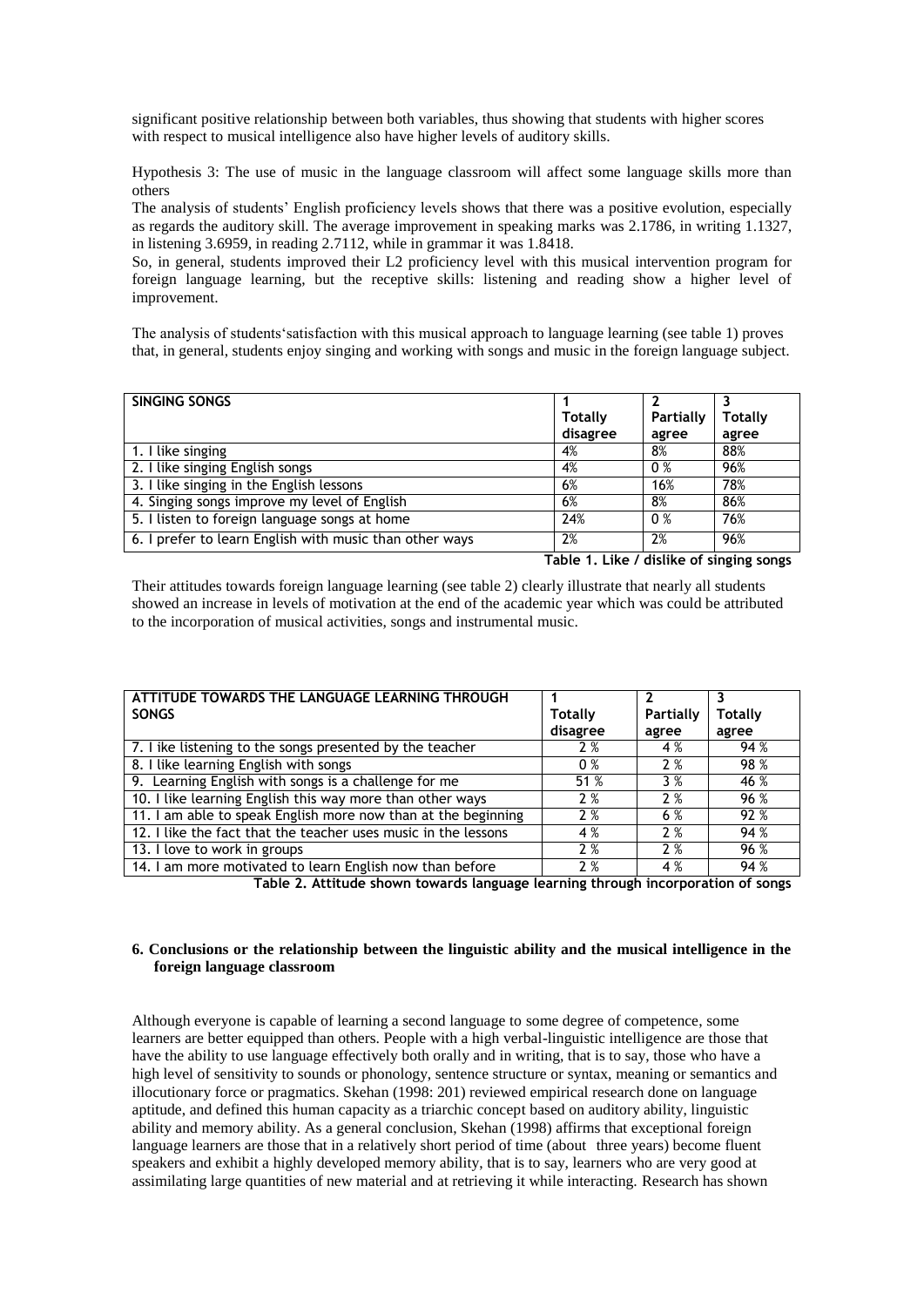that memory is not a unitary construct and that different areas of the brain participate in the encoding and retrieving tasks. Melodies in language learning contribute to the durability of memory and later effectiveness of recall as has been explained throughout this paper.

Most of the mechanisms of perception that make up the musical intelligence have been located in the right hemisphere in right-handed people who are not students of music. The neurological location of language ability has always been considered to be in the left hemisphere, in the areas of Broca and Wernicke. Damage in these areas produces different types of aphasia. However, today, with the use of devices to scan the human brain, it has been observed that the right hemisphere is also involved, although to a much lesser degree than the left, in the cognitive processes required for the implementation of this intelligence.

 The musical-rhythmic intelligence has to do with the ability to perceive and appreciate rhythm, pitch and melody, elements also crucial in the language learning process. Melodies in caretakers" or teachers' discourse affect language in several ways: pauses between thought groups become more obvious, musical rhythm causes a slowing down in speech production and musical melody guides the speaker's pitch variation. Melodies help to slow down the verbal input which helps language learners in the processing of incoming information.

Research done on the effects of music in the classroom shows that students who had received musical education or those that had been frequently exposed to classical/baroque music had higher academic results. Music also has physical effects such as the adaptation of breathing to the musical rhythms, the impact on muscular energy and psychological effects as seen in its ability to induce a certain type of mood. As was also observed in Toscano-Fuentes' study with a musical intervention program for foreign language learning, students improved especially their L2 proficiency level in listening and reading. Melodies in the foreign language classroom also generated a sense of community and the emergence of collaborative relationships. Therefore, more oral contributions in the target language were observed as learners exhibited interest in expressing their feelings and thoughts.

Arnold points out "…we learn better that which attracts our attention, and emotion automatically makes us pay attention" (1999: 260). This is what music does in a language learning program. It is not only about matching prosodic verbal elements with musical stimuli; in order to promote language acquisition it is also necessary to reach the meaning level. Speaking a language is not solely a question of retrieving verbal material based on systemic knowledge of the language but also of connecting it with contextual and schematic knowledge, as no interaction is context-free. Music and lyrics seem to leave a particularly deep trace in our memories; this could be due to the fact that they are connected to affective and unconscious factors. It could also be related to the hypothesis that work incorporating music is less energy demanding because musical perception starts before birth.

From a broader point of view, melodies in language teaching provide a rich-sounding environment. This means that the melodic approach is at least a plausible educational alternative that can enhance the EFL learners' awareness of sounds, rhythms, pauses, and intonations. In general, it can be affirmed that the a musical intervention program in the foreign language classroom can have benefits such as helping students to concentrate and connect with their inner self, stimulating creative processes, cutting out the black noise, that is to say, eliminating distracting sounds from in or outside the classroom, and, above all, fostering a relaxed but motivating and productive classroom atmosphere. As language performance is memory and accessibility dependent, in classroom language learning using activities related to musical intelligence can provide a basis for developing more effective communicators in the target language by helping learners to connect with the learning activities and to activate linguistic information stored in memory.

# References

Abbott, Marilyn. "Using Music to Promote L2 Learning among Adult Learners". *TESOL Journal* 11,1 (2002): *10-17.*

Anvari, Sima H.., Trainor, Laurel.J., Woodside, Jennifer., Levy, Betty.Ann."Relations among musical skills, phonological processing, and early reading ability in preschool children".*Journal of Experimental Child Psychology*, 83,2 (2002): 111-130.

Arnold, Jane.(ed). *Affect in Language Learning.* Cambridge: Cambridge University Press, 1999.

Arnold, Jane and Fonseca-Mora, M. Carmen. "Affect in teacher talk" in Tomlinson, Brian (ed.) *Language Acquisition,* London: Continuum, 2007: 107-121

Bancroft, W. Jane. "Music Therapy and Education". *Journal of the Society for Accelerative Learning and Teaching* (1985), 10 (1): 3-19.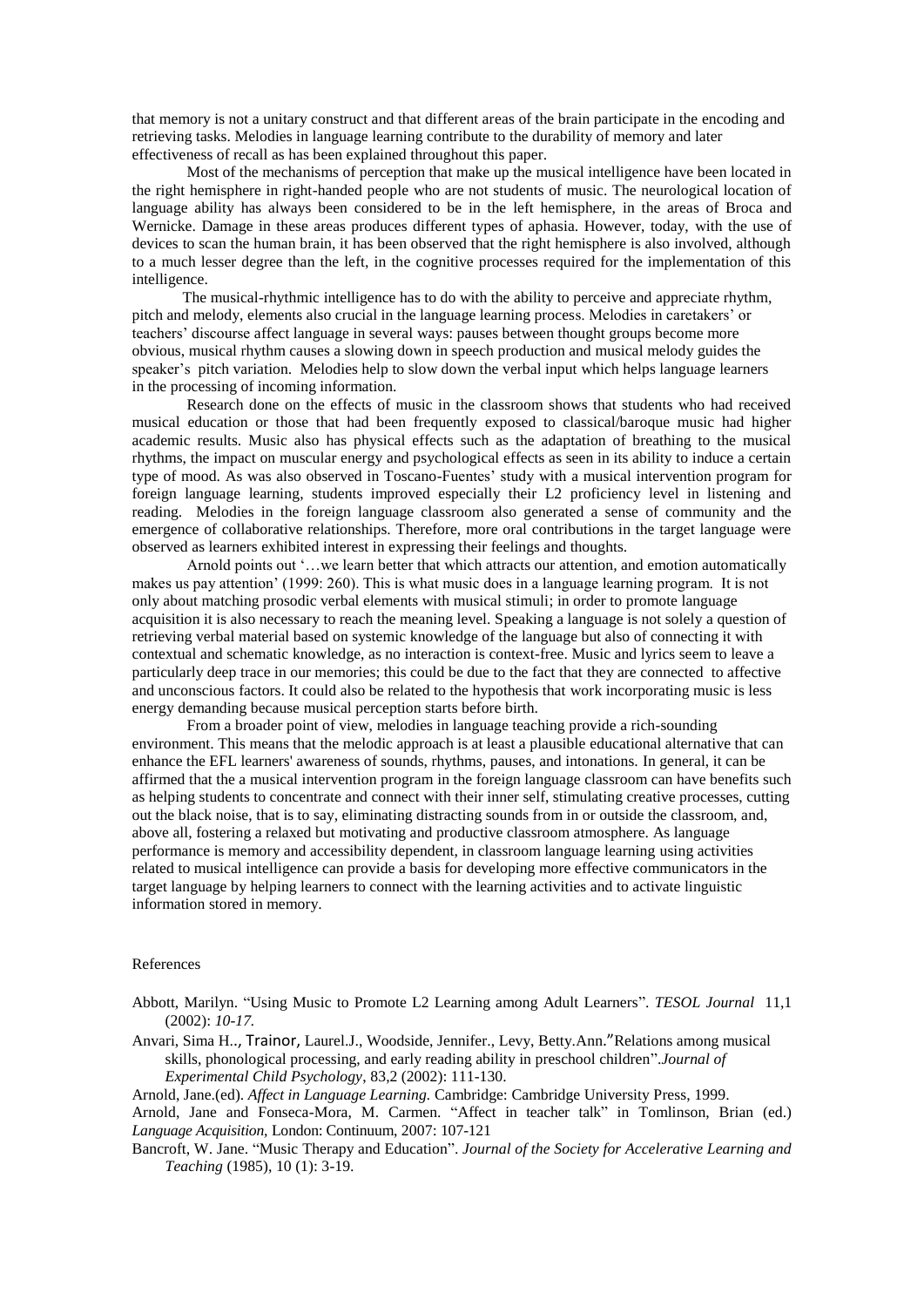Benenzón, Rolando Omar. *Music Therapy Theory and Manual.Contributions to the knowledge of nonverbal contexts* .Illinois: Charles C Thomas Publisher, 1997.

- Berger, Dorita and Schneck, Daniel. "The Use of Music Therapy as a Clinical Intervention for Physiologic Functional Adaptation" *Journal of Scienti.fic Exploration*, 17, 4,(2003): 687–703.
- Moreno, Sylvain; Marques, Carlos.; Santos, Andreia; Santos, Manuela; Castro, Sao Luis. & Besson, .Mireille. "Musical training influences linguistic abilities in 8-year-old children: more evidence for brain plasticity". *Cerebral Cortex* 19,3 (2009): 712-723.
- Bolinger, D. *Intonation and its Uses: Melody in Grammar and Discourse*. Stanford: Stanford University Press, 1989.
- Borchgrevink, Halpherin. "Prosody and musical rhythm are controlled by the speech hemisphere". In M. Clynes (Ed.), *Music, Mind,and Brain.* New York: Plenum Press, 1982: 151-157.
- Botha, H. Ludolph, y Puhl, Carol. A. "A Comparison of Krashen"s L2 Acquisition/learning Theory and Lozanov"s Suggestopedia". *Institute for Language Teaching*. (1988). (ERIC Document Reproduction No. ED 207 336), 1988.
- Brewer, Chris y Campbell, Don. *Rhythms of Learning.* Tucson: Zephyr Press. 1991.
- Brown, Steven. "The "musilanguage" model of music evolution". In Wallin, Nils.L., Merker, Björn, Brown, Steven. (Eds.). *The Origins of Music.* Cambridge: MIT Press, 2001: 271–300.
- Campbell, Don.G. *El efecto Mozart.* Barcelona: Ediciones Urano, 1998
- Carral, Vanessa, Huotilainen, Minna., Ruusuvirta, Timo, Fellman, Vineta, Naatanen, Risto., & Escera, C. (2005). "A kind of auditory 'primitive intelligence' already present at birth". *The European Journal of Neuroscience, 21,* (2005): 3201-3204.
- Chan, A.S., Ho, Y..C. and Cheung, M.C. "Music training improves verbal memory". *Nature*, 396 ,6707 (1998): 128.
- Crookes, Graham and Schmidt, Richard. W. "Motivation: Reopening the Research Agenda", *Language Learning*, 41 (1991): 469-512.
- Damstra-Wijmenga, S. M. "The memory of the new-born baby". *Midwives Chronicle,* 104 (2009): 66-69.
- Devereux, G. A. "Commercial Background Music: its Effects on Workers Attitudes and Output". *Personnel Practice Bulletin,* 25 (1969): 24-30.
- Díaz Pinto, Eva. *Estudio sobre las inteligencias inter- e intrapersonales como instrumentos de desarrollo de la disposición a comunicarse en el aula de inglés*. Huelva: Repositorio Arias Montano,2006.
- Ehri, L. C., Nunes, S. R., Willows, D. M., Schuster, B. V., Yaghoub-zadeh, Z., y Shanahan, T. "Phonemic Awareness Instruction Helps Children Learn to Read: Evidence from the National Reading Panel"s meta-analysis". *Reading Research Quarterly,* 36 (2001): 250-287.
- Eterno, John A. "Foreign Language Pronunciation and Musical Aptitude". *Modern Language Journal,* 45 (1961): 168 - 170.
- Falioni, J. W. "Music as Means to Enhance Cultural Awareness and Literacy in the Foreign Language Classroom." *Mid-Atlantic Journal of Foreign Language Pedagogy,* 7 (1993): 97-108.
- Falk, Dean. *Finding our tongues. Mothers, infants and the origins of language*. New York: Basic Books, 2009.
- Fernald, Anne. Intonation and communicative intent in mothers' speech to infants: Is the melody the message? *Child Development,* 60 (1989): 1497-1510.
- Fernald, Anne .Meaningful melodies in mothers' speech. In Hanus Papoušek, Uwe Jürgens, & Mechthild Papoušek (Eds.), *Nonverbal vocal communication: Comparative and developmental perspectives* (pp. 262-282). Cambridge, UK: Cambridge University Press, 1992.
- Fernald, Anne. Approval and Disapproval: Infant Responsiveness to Vocal Affect in Familiar and Unfamiliar Languages. *Child Development*, 64 (1993): 657–674.
- Feu Guijarro, Mª José and Eulalia Piñero Gil, Eulalia. "El mundo sonoro infantil y la adquisición del lenguaje." *Música, Arte y Proceso,* 2 (1996): 39-49.
- Fitzgerald, Lori A. A *Musical Approach for Teaching English Reading to Limited English Speakers*. Unpublished Master"s Thesis, National-Louis University. (Eric Document Reproduction No. ED 371 571), 1994.
- Fonseca-Mora, M. Carmen. *The Role of Musicality of Language in the Acquisition Process of English as a Second Language/ El Papel de la Musicalidad del Lenguaje en el Proceso de Adquisición del Inglés como L2*. Ann Arbor: Universidad de Michigan, 2002b
- Fonseca Mora, M.Carmen. "Foreign Language Acquisition and Melody Singing". *ELT Journal,* 54, 2 (2000): 146-152.
- Fonseca-Mora, M.Carmen (ed.) Inteligencias múltiples, múltiples formas de aprender inglés. Sevilla: Mergablum, 2002a.
- Fonseca-Mora, M.Carmen and García- Barroso, Lorena "Aprender español en USA: los medios de comunicación como motivación social". *Comunicar 34* (2010); 145-153.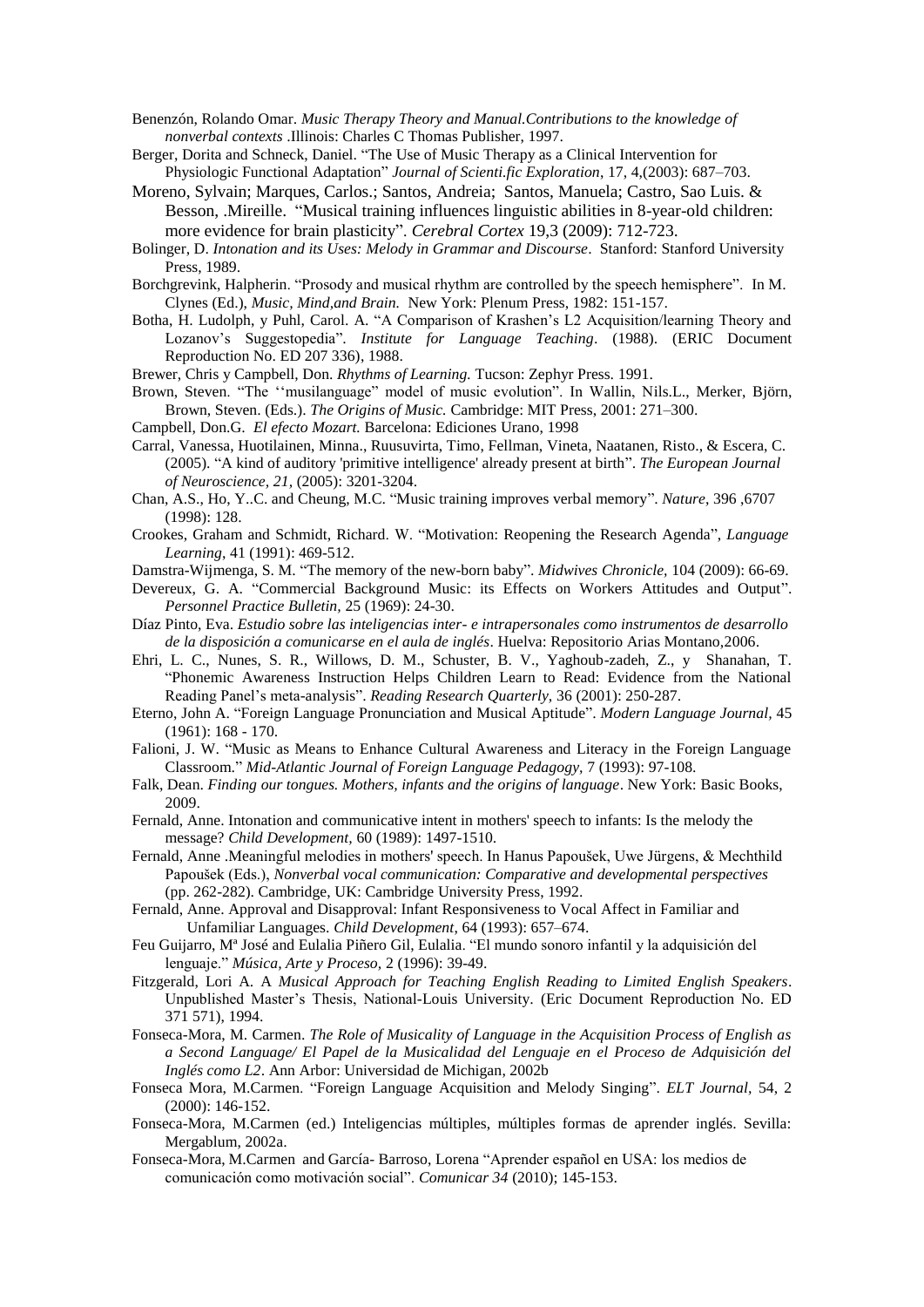- Friederici, Angela, & Hahne, Anja. Neurokognitive Aspekte der Sprachentwicklung. In H. Grimm, (Ed.), Enzyklopädie der Psychologie, Bd. C/III/3 (273-310), Hogrefe: Göttingen, 2000.
- Gardner, Howard. *Frames of mind: The theory of multiple intelligences.* New York: Basic Books Inc. , 1985
- Gardner, Howard. *Frames of Mind: the Theory of Multiple Intelligences*. New York: Basic Books, 1993, (2nd ed.)
- Gardner, Howard. *Intelligence Reframed: Multiple Intelligences for the 21st Century*. New York: Basic Books, 1999.
- Granier-Deferre, Carolyn, Bassereau, S., Jacquet, Anne-Yvonne, & Lecanuet, Jean-Pierre.Fetal and neonatal cardiac orienting responses to music in quiet sleep. *Developmental Psychobiology,* 33 (1998): 372.
- Guglielmino, L. M. "The Affective Edge: Using Songs and Music in ESL Instruction". *Adult Literacy and Basic Education* 10 (1986): 19-26.
- Hall, Jody C. *"*The Effect of Background Music on the Reading Comprehension of 278 Eighth and Ninth Grade Students". *Journal of Educational Research,* 45, (1952): 451-458.
- Hallam, Susan. "The Effects of Listening to Music on Children's Spatial Task Performance". *British Psychological Society Education Review.* 25, 2 (2000): 22-26.
- Hallam, Susan and Price. John. "Can the Use of Background Music Improve the Behaviour and Academic Performance of Children with Emotional and Behavioural Difficulties?" *British-Journalof-Special-Educations,* 25, 2 (1998): 88-91.
- Homae, Fumitake, Watanabe, Hama, Nakano, Tamami, Asakawa, Kayo, & Taga, Gentaro The right hemisphere of sleeping infant perceives sentential prosody. *Neuroscience Research,* 54 (2006): 276- 280.
- Hu, Chieh-Fang. "Phonological Memory, Phonological Awareness, and Foreign Language Word Learning". *Language Learning,* 53, 3, (2003): 429–462.
- Ivanov, Vesna. K., and Geake, John G. "The Mozart Effect and Primary School Children". *Psychology of Music*, 31, 4 (2003): 405 - 413.
- James, David, Spencer, Christopher, & Stepsis, B. W. Fetal learning: A prospective randomized controlled study. *Ultrasound in Obstetrics and Gynecology,* 20 (2002): 431-438.
- Jolly, Yukiko "The Use of Songs in Teaching Foreign Languages". *Modern Language Journal,* 59, 1 (1975): 11-14.
- Jusczyk, Peter W. "Narrowing the distance to language: one step at a time". *Journal of Communication Disorders,* 32 (1999): 207-222.
- Kisilevsky, Barbara, Hains, Sylvia, Lee, Kang, Xie, Xing, Huang, Hefeng, Ye, Hai Hui et al. Effects of experience on fetal voice recognition. *Psychological Science,* 14 (2003): 220-224.
- Kisilevsky, Barbara, Hains, Sylvia, Jacquet, Anne-Yvonne, Granier-Deferre, Carolyn, & Lecanuet, Jean-Pierre (2004). Maturation of fetal responses to music. *Developmental Science, 7,* 550-559.
- Koelsch, S., Fritz, T., Cramon, D.Y., Muller, K., and Friederici, A.D. "Investigating Emotion with Music: An FMRI Study". *Human Brain Mapping,* 27 (2006): 239–50.
- Koelsch, S., Kasper, E., Sammler, D., Schulze, K., Gunter, T.C., y Friederici, A.D. "Music, Language, and Meaning: Brain Signatures of Semantic Processing". *Nature Neuroscience,* 7 (2004): 302–307.
- [Kraus, Nina,](http://rpproxy.iii.com:9797/MuseSessionID=1b7ba7f87791bae793273e58d7072e/MuseHost=www.scopus.com/MusePath/search/submit/author.url?author=Kraus%2c+N.&authorId=35229857500&origin=recordpage) [Chandrasekaran, Bharath.](http://rpproxy.iii.com:9797/MuseSessionID=1b7ba7f87791bae793273e58d7072e/MuseHost=www.scopus.com/MusePath/search/submit/author.url?author=Chandrasekaran%2c+B.&authorId=15756978600&origin=recordpage) "Music training for the development of auditory skills". *[Nature](http://rpproxy.iii.com:9797/MuseSessionID=1b7ba7f87791bae793273e58d7072e/MuseHost=www.scopus.com/MusePath/source/sourceInfo.url?sourceId=17437&origin=recordpage)  [Reviews Neuroscience](http://rpproxy.iii.com:9797/MuseSessionID=1b7ba7f87791bae793273e58d7072e/MuseHost=www.scopus.com/MusePath/source/sourceInfo.url?sourceId=17437&origin=recordpage)* 11, 8 (2010): 599-605
- Lecanuet, Jean-Pierre, Granier-Deferre, Carolyn, Jacquet, Anne-Yvonne, & DeCasper, Anthony. Fetal discrimination of low-pitched musical notes. *Developmental Psychobiology, 36* (2000): 29-39.
- Lecanuet, Jean-Pierre, Granier-Deferre, Carolyn, Jacquet, Anne-Yvonne, Capponi, I., & Ledru, L. Prenatal discrimination of a male and a female voice uttering the same sentence. *Early Development and Parenting,* 2, (1993): 217-228.
- Leith, William D. "Advanced French Conversation through Popular Music". *The French Review*, 52 (1979): 537-551.
- Mampe, Birgit, Friederici, Angela, Christophe, Anne, & Wermke, Kathleen.Newborn´s cry melody is shaped by their native language. *Current Biology*, *19* (2009): 1-4.
- McDonald, Dorothy. "Music and Reading Readiness". *Language Arts,* 52 (1975): 872-876.
- Schön, Daniele, Gordon, Reyna Leigh and Besson, Mireille "Musical and linguistic processing in song Perception". *Annals of the New York Academy of Sciences* 1060, (2005): 71-81*.*
- Moreno, Sylvain, Marques, Carlos, Santos, Andreia, Santos, Manuela, Castro, Sao Luis, Besson, Mireille. "Musical training influences linguistic abilities in 8-year-old children: More evidence for brain plasticity". *Cerebral Cortex*, 19,3 (2009): 712-723.
- Murphey, Tim. "English through music: a sheltered subject matter language course". *Bulletin CILA*, 46, 1987: 95-100.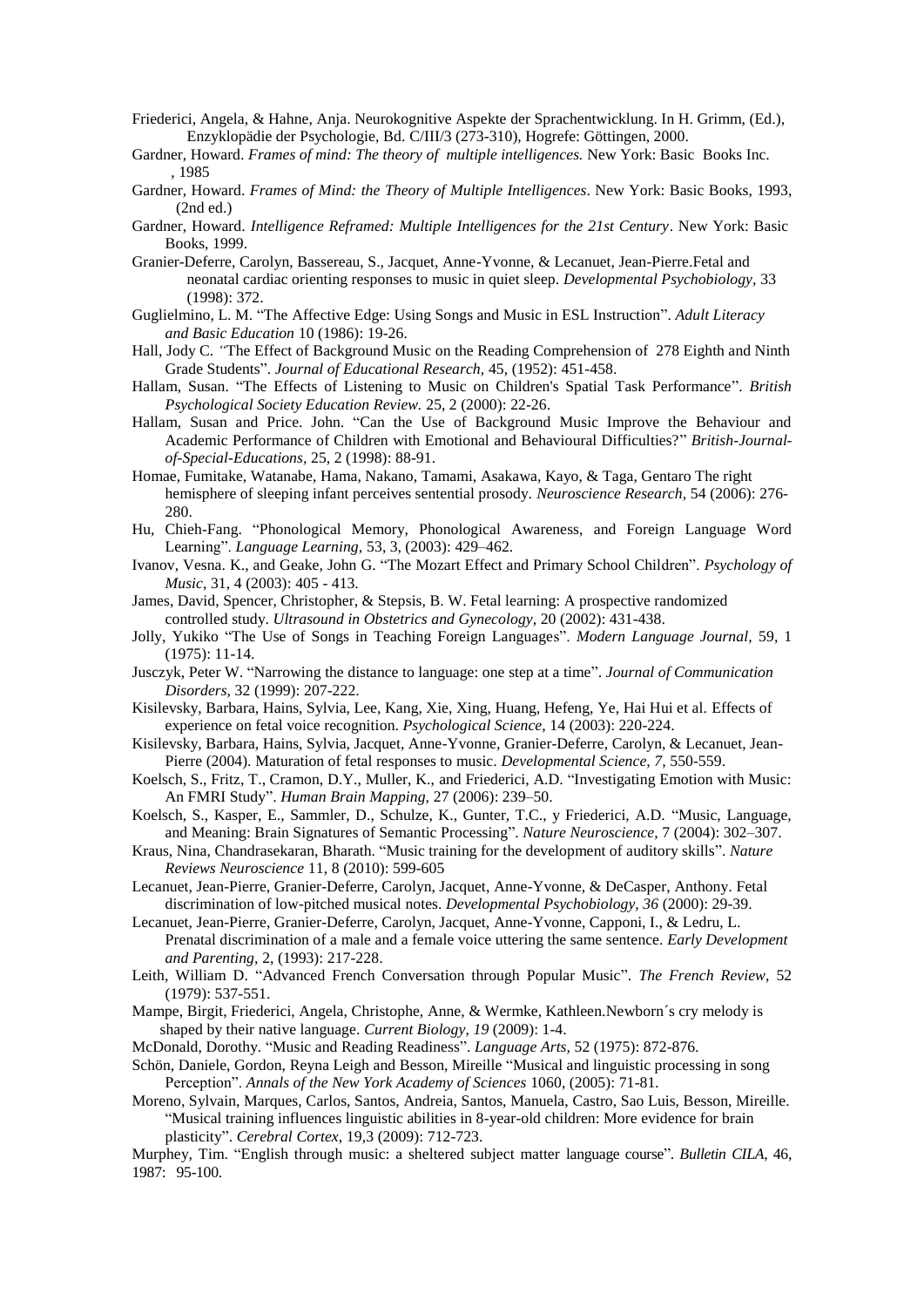- Murphey, Tim. 'The Song stuck in my head phenomenon: a melodic Din in the LAD?' *System,* 1990 18/1: 53-64.
- Murphey, Tim. "Gracias a la vida musica que me ha dado tanto: songs as scaffolded-languaging for SLA." (In A. Hermont, R. Esprito Santo & S. Cavalcante (eds). *Linguagem E Cognição.* Belo Horizonte: Ed.PUC Minas (2010): 241-255.
- Nicholson, Diana Long. *Music as an Aid to Learning.* Ph.D. dissertation: New York University, 1972.
- Palmer, Caroline, y Kelly, Michael H. "Linguistic Prosody and Musical Meter in Song". *Journal of Memory and Language,* 31 (1992): 525-542
- Papousek, Mechthild. "Intuitive parenting " in Deliège, Irene y John Sloboda (eds.). *Musical Beginnings: Origins and Development of Musical Competence.* Oxford: Oxford University Press, 1996: 88-108.
- Papoušek, Mechthild, Bornstein, Marc, Nuzzo, Chiara, Papoušek, Hanus, & Symmes, David. Infant responses to prototypical melodic contours in parental speech. *Infant Behaviour and Development,*  13 (1990): 539-545.
- Papoušek, Mechthild, Papoušek, Hanus, & Symmes, David. The meaning of melodies in motherese in tone and stress languages. *Infant Behavior and Development, 14* (1991): 415-440.
- Patel, Annirudh D. "Rhythm in Language and Music: Parallels and Differences". *Annals of the New York Academy of Sciences*, 999 (2003a): 140–143.
- Patel, Annirudh D. "Language, Music, Syntax and the Brain". *Nature Neuroscience*, 6 (2003b): 674–681.
- Restrepo, L., y Silverman, I.E. "Osmotherapy in acute Stroke: A Call to Arms". *Stroke,* 32 (2001): 811- 12.
- Saito, Y., Aoyama, S., Kondo, T., Fukumoto, R., Konishi, N., Nakamura, K. et al. Frontal cerebral blood flow change associated with infant-directed speech. *Archives of Disease in Childhood. Fetal and Neonatal Edition*, 92 (2007) F113-F116.
- Schellenberg, E.G., Nakata, T., Hunter, P.G., y Tamoto, S. "Exposure to Music and Cognitive Performance: Tests of Children and Adults". *Psychology of Music*, 35 (2007): 5–19.
- Schön, Daniele; Boyer, Maud; Moreno, Sylvain; Besson, Mireille; Peretz, Isabelle; Kolinsky, Régine. ["Songs as an aid for language acquisition"](http://rpproxy.iii.com:9797/MuseSessionID=a150f26c31e5e99a1255f0de151dae50/MuseHost=www.sciencedirect.com/MusePath/science?_ob=ArticleURL&_udi=B6T24-4NMCV8J-1&_user=705994&_coverDate=02%2F29%2F2008&_rdoc=1&_fmt=high&_orig=article&_cdi=4908&_sort=v&_st=4&_docanchor=&view=c&_ct=9444&_acct=C000039438&_version=1&_urlVersion=0&_userid=705994&md5=2b4101ddfee780ce147b1793dc8b9812). *Cognition*, 106, 2 (2008): 975-983
- Skehan, Peter. *A Cognitive Approach to Language Learning*. Oxford: Oxford University Press, 1998.
- Slevc, L. Robert., and Miyake, Akira. "Individual Differences in Second Language Proficiency: Does Musical Ability Matter?" *Psychological Science*, 17 (2006): 675–681.Sloboda, John. *The Musical Mind: The Cognitive Psychology of Music*. New York: Oxford University Press, 1989.Stansell, Jon Weatherford. *The Use of Music in Learning Languages: A Review [online].* University of Illinois at Urbana-Champaign, 2002. retrieved October 24, 2010, from
- <http://www.mste.uiuc.edu/courses/ci407su02/students/stansell/Literature%20Review%201.htm> Thain, Laurie. A "Rhythm, music, and young learners: A winning combination". In A. M. Stoke
- (ed.),*JALT2009 Conference Proceedings*. Tokyo: JALT, 2010: 407-416.
- Toscano-Fuentes, Carmen María. *Estudio empírico de la relación existente entre el nivel de adquisición de una segunda lengua, la capacidad auditiva y la inteligencia musical del alumnado.* Unpublished doctoral dissertation: University of Huelva, 2010
- Turnipseed, Jorja P. *The Effect of Participation in Structured Classical Music Education Program on the Total Development of First Grade Children*. Paper presented at the Mid-South Educational Research Conference, Kansas City, 1976.
- Waisburd, Gilda y Erdmenger, Ernesto. *El Poder de la Música en el Aprendizaje: Cómo Lograr un Aprendizaje Acelerado y Creativo*. Sevilla: Eduforma, 2007
- Wermke, Kathleen (2002). *Untersuchung der Melodieentwicklung im Säuglingsschrei von monozygoten Zwillingen in den ersten 5 Lebensmonaten.* Habilitation, Humboldt-Universität zu Berlin, http://edoc.hu-berlin.de
- Wermke, Kathleen, & Mende, Werner. Melody as a primordial legacy from early roots of language. *Behavioral and Brain Sciences,* 29 (2006): 300.
- Wermke, Kathleen and Mende, Werner. "Musical elements in human infants' cries: In the beginning is the melody". In O.Vitouch & O.Ladinig (Eds.), *Musicae Scientiae, Special Issue 2009-2010 on Music and Evolution* (2009): 151-175.
- Wermke, Kathleen, & Mende, Werner. "From Emotion to Notion The Importance of Melody". In J. Decety, & J.T. Cacioppo (*The Handbook of Social Neuroscience*. New York: Oxford University Press, 2011.
- Wermke, Kathleen , Leising, Daniel, & Stellzig-Eisenhauer, Angelica "Relation of melody complexity in infants' cries to language outcome in the second year of life: A longitudinal study". *Clinical Linguistics and Phonetics,* 21 (2007): 961-973.